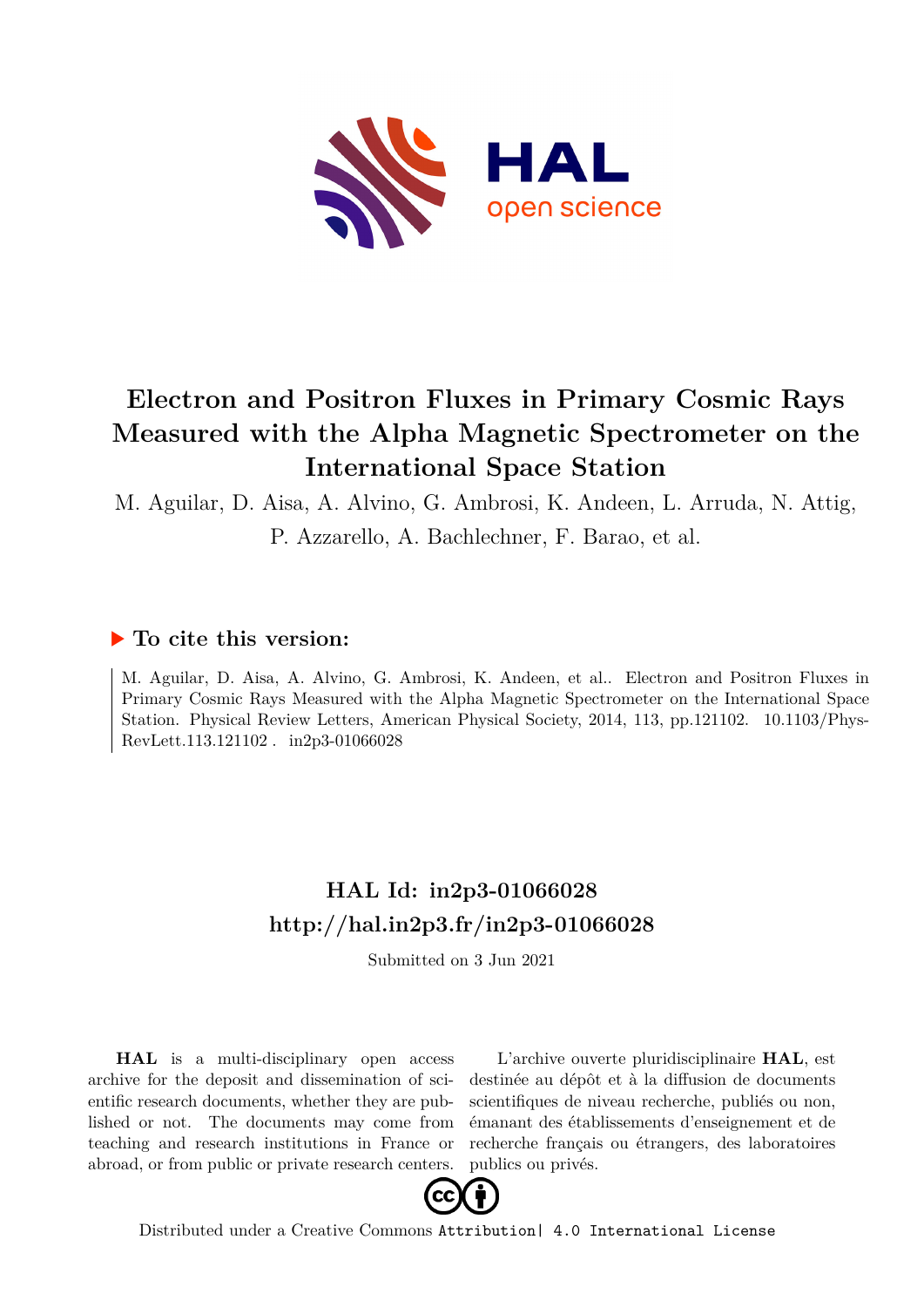

*Electron and Positron Fluxes in Primary Cosmic Rays Measured with the Alpha Magnetic Spectrometer on the International Space Station*

The MIT Faculty has made this article openly available. *[Please](https://libraries.mit.edu/forms/dspace-oa-articles.html) share* how this access benefits you. Your story matters.

| <b>Citation</b>     | Aguilar, M., D. Aisa, A. Alvino, G. Ambrosi, K. Andeen, L. Arruda,<br>N. Attig, et al. "Electron and Positron Fluxes in Primary Cosmic<br>Rays Measured with the Alpha Magnetic Spectrometer on the<br>International Space Station." Physical Review Letters 113, no. 12<br>(September 2014). © 2014 American Physical Society |  |  |
|---------------------|--------------------------------------------------------------------------------------------------------------------------------------------------------------------------------------------------------------------------------------------------------------------------------------------------------------------------------|--|--|
| <b>As Published</b> | http://dx.doi.org/10.1103/PhysRevLett.113.121102                                                                                                                                                                                                                                                                               |  |  |
| <b>Publisher</b>    | <b>American Physical Society</b>                                                                                                                                                                                                                                                                                               |  |  |
| <b>Version</b>      | Final published version                                                                                                                                                                                                                                                                                                        |  |  |
| <b>Citable link</b> | http://hdl.handle.net/1721.1/90426                                                                                                                                                                                                                                                                                             |  |  |
| <b>Terms of Use</b> | Article is made available in accordance with the publisher's<br>policy and may be subject to US copyright law. Please refer to the<br>publisher's site for terms of use.                                                                                                                                                       |  |  |

DSpace@MIT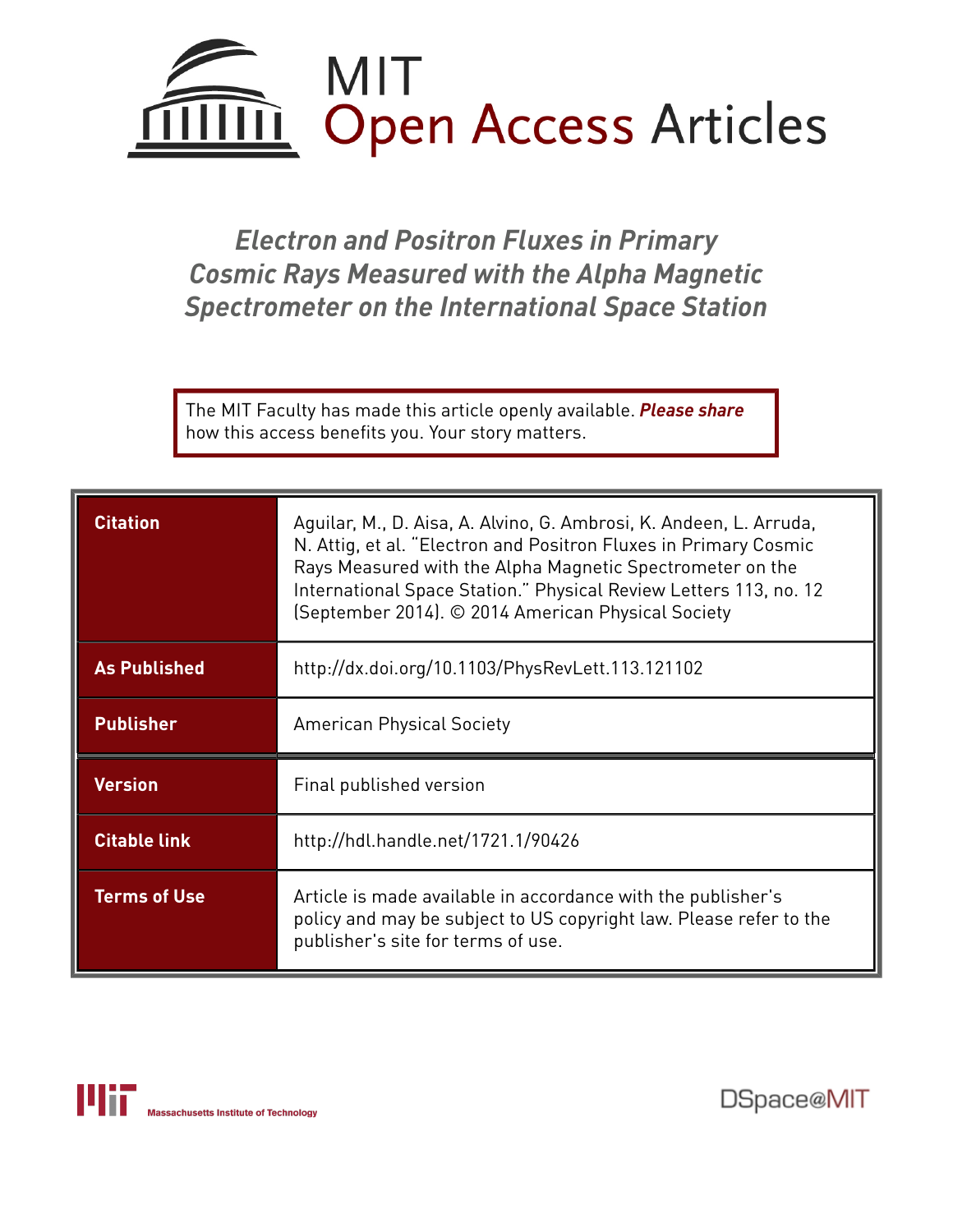## Electron and Positron Fluxes in Primary Cosmic Rays Measured with the Alpha Magnetic Spectrometer on the International Space Station

<span id="page-2-7"></span><span id="page-2-5"></span><span id="page-2-4"></span><span id="page-2-3"></span><span id="page-2-2"></span><span id="page-2-1"></span><span id="page-2-0"></span>M. Aguilar,  $^{26}$  D. Aisa,  $^{33,34}$  A. Alvino,  $^{33}$  G. Ambrosi,  $^{33}$  K. Andeen,  $^{22}$  L. Arruda,  $^{24}$  N. Attig,  $^{21}$  P. Azzarello,  $^{33,16,†}$  $^{33,16,†}$  $^{33,16,†}$ A. Bachlechner,<sup>1</sup> F. Barao,<sup>24</sup> A. Barrau,<sup>17</sup> L. Barrin,<sup>15</sup> A. Bartoloni,<sup>38</sup> L. Basara,<sup>3,37</sup> M. Battarbee,<sup>44</sup> R. Battiston,<sup>37,[‡](#page-9-1)</sup> J. Bazo,<sup>33</sup> U. Becker, <sup>9</sup> M. Behlmann, <sup>9</sup> B. Beischer, <sup>1</sup> J. Berdugo, <sup>26</sup> B. Bertucci, <sup>33, 34</sup> G. Bigongiari, <sup>35, 36</sup> V. Bindi, <sup>19</sup> S. Bizzaglia,<sup>33</sup> M. Bizzarri,<sup>33,34</sup> G. Boella,<sup>28,29</sup> W. de Boer,<sup>22</sup> K. Bollweg,<sup>20</sup> V. Bonnivard,<sup>17</sup> B. Borgia,<sup>38,39</sup> S. Borsini,<sup>33</sup> M. J. Boschini,<sup>28</sup> M. Bourquin,<sup>16</sup> J. Burger,<sup>9</sup> F. Cadoux,<sup>16</sup> X. D. Cai,<sup>9</sup> M. Capell,<sup>9</sup> S. Caroff,<sup>3</sup> J. Casaus,<sup>26</sup> V. Cascioli,<sup>33</sup> G. Castellini,<sup>14</sup> I. Cernuda,<sup>26</sup> F. Cervelli,<sup>35</sup> M. J. Chae,<sup>40</sup> Y. H. Chang,<sup>10</sup> A. I. Chen,<sup>9</sup> H. Chen,<sup>9</sup> G. M. Cheng,<sup>6</sup> H. S. Chen,<sup>6</sup> L. Cheng,<sup>41</sup> A. Chikanian,<sup>3[2,\\*](#page-9-2)</sup> H. Y. Chou,<sup>10</sup> E. Choumilov,<sup>9</sup> V. Choutko,<sup>9</sup> C. H. Chung,<sup>1</sup> C. Clark,<sup>20</sup> R. Clavero,<sup>23</sup> G. Coignet,<sup>3</sup> C. Consolandi,<sup>19</sup> A. Contin,<sup>7,8</sup> C. Corti,<sup>19</sup> B. Coste,<sup>37</sup> Z. Cui,<sup>41</sup> M. Dai,<sup>5</sup> C. Delgado,<sup>26</sup> S. Della Torre,<sup>28</sup> M. B. Demirköz,<sup>2</sup> L. Derome,<sup>17</sup> S. Di Falco,<sup>35</sup> L. Di Masso,<sup>33,34</sup> F. Dimiccoli,<sup>37</sup> C. Díaz,<sup>26</sup> P. von Doetinchem,<sup>19</sup> W. J. Du,<sup>41</sup> M. Duranti,<sup>33</sup> D. D'Urso,<sup>33</sup> A. Eline,<sup>9</sup> F. J. Eppling,<sup>9</sup> T. Eronen,<sup>44</sup> Y. Y. Fan,<sup>4[3,§](#page-9-3)</sup> L. Farnesini,<sup>33</sup> J. Feng,<sup>3,||</sup> E. Fiandrini,<sup>33,34</sup> A. Fiasson,<sup>3</sup> E. Finch,<sup>32</sup> P. Fisher,<sup>9</sup> Y. Galaktionov,<sup>9</sup> G. Gallucci,<sup>35,15</sup> B. García,<sup>26</sup> R. García-López,<sup>23</sup> H. Gast,<sup>1</sup> I. Gebauer,<sup>22</sup> M. Gervasi,<sup>28,29</sup> A. Ghelfi,<sup>17</sup> W. Gillard,<sup>10</sup> F. Giovacchini,<sup>26</sup> P. Goglov,<sup>9</sup> J. Gong,<sup>31</sup> C. Goy,<sup>3</sup> V. Grabski,<sup>27</sup> D. Grandi,<sup>28</sup> M. Graziani,<sup>33,15</sup> C. Guandalini,<sup>7,8</sup> I. Guerri,<sup>35,36</sup> K. H. Guo,<sup>18</sup> M. Habiby,<sup>16</sup> S. Haino,<sup>10,43</sup> K. C. Han,<sup>25</sup> Z. H. He,<sup>18</sup> M. Heil,<sup>22,9</sup> J. Hoffman,<sup>10</sup> T. H. Hsieh,<sup>9</sup> Z. C. Huang,<sup>18</sup> C. Huh,<sup>13</sup> M. Incagli,<sup>35</sup> M. Ionica,<sup>33</sup> W. Y. Jang,<sup>13</sup> H. Jinchi,<sup>25</sup> K. Kanishev,<sup>37</sup> G. N. Kim,<sup>13</sup> K. S. Kim,<sup>13</sup> Th. Kirn,<sup>1</sup> R. Kossakowski,<sup>3</sup> O. Kounina,<sup>9</sup> A. Kounine,<sup>9</sup> V. Koutsenko,<sup>9</sup> M. S. Krafczyk, <sup>9</sup> S. Kunz, <sup>22</sup> G. La Vacca, <sup>28,15</sup> E. Laudi, <sup>33,3[4,¶](#page-9-5)</sup> G. Laurenti, <sup>7,8</sup> I. Lazzizzera, <sup>37</sup> A. Lebedev, <sup>9</sup> H. T. Lee, <sup>43</sup> S. C. Lee, $^{43}$  C. Leluc, $^{16}$  H. L. Li, $^{43,**}$  $^{43,**}$  $^{43,**}$  J. Q. Li, $^{31}$  Q. Li, $^{31}$  Q. Li, $^{9,\dagger\dagger}$  T. X. Li, $^{18}$  W. Li, $^{4}$  Y. Li, $^{16,\parallel}$  Z. H. Li, $^{6}$  Z. Y. Li, $^{43,\parallel}$  S. Lim, $^{40}$ C. H. Lin,<sup>43</sup> P. Lipari,<sup>38</sup> T. Lippert,<sup>21</sup> D. Liu,<sup>43</sup> H. Liu,<sup>31</sup> T. Lomtadze,<sup>35</sup> M. J. Lu,<sup>37,[‡‡](#page-9-8)</sup> Y. S. Lu,<sup>6</sup> K. Luebelsmeyer,<sup>1</sup> F. Luo,<sup>41</sup> J. Z. Luo, $^{31}$  S. S. Lv, $^{18}$  R. Majka, $^{32}$  A. Malinin, $^{12}$  C. Mañá, $^{26}$  J. Marín, $^{26}$  T. Martin, $^{20}$  G. Martínez, $^{26}$  N. Masi, $^{7,8}$  D. Maurin, $^{17}$ A. Menchaca-Rocha,<sup>27</sup> Q. Meng,<sup>31</sup> D. C. Mo,<sup>18</sup> L. Morescalchi,<sup>3[5,§§](#page-9-9)</sup> P. Mott,<sup>20</sup> M. Müller,<sup>1</sup> J. Q. Ni,<sup>18</sup> N. Nikonov,<sup>22</sup> F. Nozzoli,<sup>33</sup> P. Nunes,<sup>24</sup> A. Obermeier,<sup>1</sup> A. Oliva,<sup>26</sup> M. Orcinha,<sup>24</sup> F. Palmonari,<sup>7,8</sup> C. Palomares,<sup>26</sup> M. Paniccia,<sup>16</sup> A. Papi,<sup>33,34</sup> E. Pedreschi,<sup>35</sup> S. Pensotti,<sup>28,29</sup> R. Pereira,<sup>24,19</sup> F. Pilo,<sup>35</sup> A. Piluso,<sup>33,34</sup> C. Pizzolotto,<sup>33</sup> V. Plyaskin,<sup>9</sup> M. Pohl,<sup>16</sup> V. Poireau,<sup>3</sup> E. Postaci,<sup>2</sup> A. Putze,<sup>3</sup> L. Quadrani,<sup>7,8</sup> X. M. Qi,<sup>18</sup> P. G. Rancoita,<sup>28</sup> D. Rapin,<sup>16</sup> J. S. Ricol,<sup>17</sup> I. Rodríguez,<sup>26</sup> S. Rosier-Lees,<sup>3</sup> A. Rozhkov,<sup>9</sup> D. Rozza,<sup>28</sup> R. Sagdeev,<sup>11</sup> J. Sandweiss,<sup>32</sup> P. Saouter,<sup>16</sup> C. Sbarra,<sup>7,8</sup> S. Schael,<sup>1</sup> S. M. Schmidt,  $^{21}$  D. Schuckardt,  $^{22}$  A. Schulz von Dratzig,  $^{1}$  G. Schwering,  $^{1}$  G. Scolieri,  $^{33}$  E. S. Seo,  $^{12}$  B. S. Shan,  $^{4}$ Y. H. Shan,<sup>4</sup> J. Y. Shi,<sup>31</sup> X. Y. Shi,<sup>9,||||</sup> Y. M. Shi,<sup>42</sup> T. Siedenburg,<sup>1</sup> D. Son,<sup>13</sup> F. Spada,<sup>38</sup> F. Spinella,<sup>35</sup> W. Sun,<sup>9</sup> W. H. Sun,<sup>9[,¶¶](#page-9-11)</sup> M. Tacconi,<sup>28,29</sup> C. P. Tang,<sup>18</sup> X. W. Tang,<sup>6</sup> Z. C. Tang,<sup>6</sup> L. Tao,<sup>3</sup> D. Tescaro,<sup>23</sup> Samuel C. C. Ting,<sup>9</sup> S. M. Ting,<sup>9</sup> N. Tomassetti,<sup>17</sup> J. Torsti,<sup>44</sup> C. Türkoğlu,<sup>2</sup> T. Urban,<sup>20</sup> V. Vagelli,<sup>22</sup> E. Valente,<sup>38,39</sup> C. Vannini,<sup>35</sup> E. Valtonen,<sup>44</sup> S. Vaurynovich, <sup>9</sup> M. Vecchi, <sup>3</sup> M. Velasco, <sup>26</sup> J. P. Vialle, <sup>3</sup> L. Q. Wang, <sup>41</sup> Q. L. Wang, <sup>5</sup> R. S. Wang, <sup>42</sup> X. Wang, <sup>9</sup> Z. X. Wang, <sup>18</sup> Z. L. Weng,  $9K$ . Whitman,  $19J$ . Wienkenhöver,  $1H$ . Wu,  $31X$ . Xia,  $26$ ,  $**$  M. Xie,  $9, †$ † S. Xie,  $42R$ . Q. Xiong,  $31G$ . M. Xin,  $41$ N. S. Xu,<sup>18</sup> W. Xu,<sup>6,9</sup> Q. Yan,<sup>6</sup> J. Yang,<sup>40</sup> M. Yang,<sup>6</sup> Q. H. Ye,<sup>42</sup> H. Yi,<sup>31</sup> Y. J. Yu,<sup>5</sup> Z. Q. Yu,<sup>6</sup> S. Zeissler,<sup>22</sup> J. H. Zhang,<sup>31</sup> M. T. Zhang,<sup>18</sup> X. B. Zhang,<sup>18</sup> Z. Zhang,<sup>18</sup> Z. M. Zheng,<sup>4</sup> H. L. Zhuang,<sup>6</sup> V. Zhukov,<sup>1</sup> A. Zichichi,<sup>7,8</sup> N. Zimmermann,<sup>1</sup> P. Zuccon, $9 \text{ and } C$ . Zurbach $30$ 

(AMS Collaboration)

<span id="page-2-8"></span><sup>1</sup>I. Physics Institute and JARA-FAME, RWTH Aachen University, D-52056 Aachen, Germany

<span id="page-2-9"></span><span id="page-2-6"></span><sup>2</sup>Department of Physics, Middle East Technical University (METU), 06800 Ankara, Turkey<sup>3</sup>I aboratoire d'Anneov Le View de Physicus des Particules (LAPP), DI2P3/CNPS and Université d

 ${}^{3}$ Laboratoire d'Annecy-Le-Vieux de Physique des Particules (LAPP), IN2P3/CNRS and Université de Savoie,

<sup>F</sup>–74941 Annecy-le-Vieux, France <sup>4</sup>

 ${}^{4}$ Beihang University (BUAA), Beijing 100191, China

<sup>5</sup>Institute of Electrical Engineering (IEE), Chinese Academy of Sciences, Beijing 100080, China

<sup>6</sup>Institute of High Energy Physics (IHEP), Chinese Academy of Sciences, Beijing, 100039, China<br><sup>7</sup>INEN Serious di Belagua, L40126 Belagua, Italy

INFN-Sezione di Bologna, I-40126 Bologna, Italy

<sup>8</sup>Università di Bologna, I-40126 Bologna, Italy<br><sup>9</sup>Massachusetts Institute of Technology (MIT), Cambridge, Massac

<sup>9</sup>Massachusetts Institute of Technology (MIT), Cambridge, Massachusetts 02139, USA<br><sup>10</sup>National Central University (NCU), Chung-Li, Tao Yuan 32054, Taiwan<br><sup>11</sup>East-West Center for Space Science, University of Maryland, C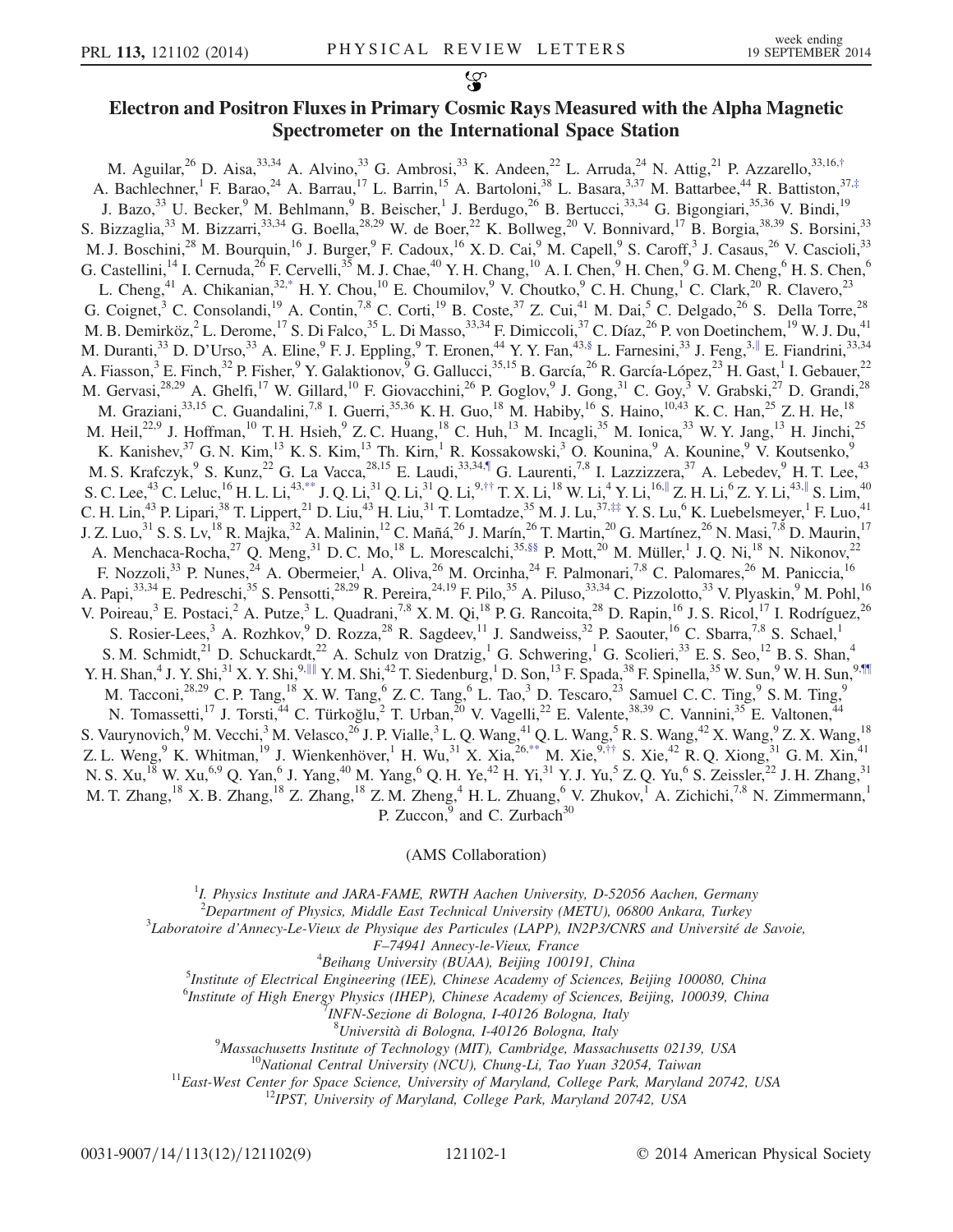<sup>13</sup>CHEP, Kyungpook National University, 702-701 Daegu, Korea<br><sup>14</sup>CNR-IROE, I-50125 Firenze, Italy<br><sup>15</sup>European Organization for Nuclear Research, CERN, CH-1211 Geneva 23, Switzerland<br><sup>16</sup>DPNC, Université de Genève, CH-12

CNRS/IN2P3, F-38026 Grenoble, France<br><sup>18</sup>Sun Yat-Sen University, SYSU, Guangzhou 510275, China<br><sup>19</sup>University of Hawaii, Physics and Astronomy Department, 2505 Correa Road, WAT 432, Honolulu, Hawaii 96822, USA<br><sup>19</sup>National

Houston, Texas 77058, USA<br>
<sup>21</sup>Jülich Supercomputing Centre and JARA-FAME, Research Centre Jülich, D-52425 Jülich, Germany<br>
<sup>22</sup>Institut für Experimentelle Kernphysik, Karlsruhe Institute of Technology (KIT), D-76128 Karl

 $^{30}$ Laboratoire Univers et Particules de Montpellier (LUPM), IN2P3/CNRS and Université de Montpellier II,

F-34095 Montpellier, France<br><sup>31</sup>Southeast University, SEU, Nanjing 210096, China<br><sup>32</sup>Physics Department, Yale University, New Haven, Connecticut 06520, USA<br><sup>33</sup>INFN-Sezione di Perugia, I-06100 Perugia, Italy

<sup>34</sup>Università di Perugia, I-06100 Perugia, Italy

 $^{35}$ INFN-Sezione di Pisa, I-56100 Pisa, Italy<br> $^{36}$ Università di Pisa, I-56100 Pisa, Italy

<sup>37</sup>INFN-TIFPA and Università di Trento, I-38123 Povo, Trento, Italy<br><sup>38</sup>INFN-Sezione di Roma 1, I-00185 Roma, Italy<br><sup>39</sup>Università di Roma La Sapienza, I-00185 Roma, Italy<br><sup>40</sup>Department of Physics, Ewha Womans Universit (Received 12 August 2014; revised manuscript received 26 August 2014; published 18 September 2014)

Precision measurements by the Alpha Magnetic Spectrometer on the International Space Station of the primary cosmic-ray electron flux in the range 0.5 to 700 GeV and the positron flux in the range 0.5 to 500 GeV are presented. The electron flux and the positron flux each require a description beyond a single power-law spectrum. Both the electron flux and the positron flux change their behavior at ∼30 GeV but the fluxes are significantly different in their magnitude and energy dependence. Between 20 and 200 GeV the positron spectral index is significantly harder than the electron spectral index. The determination of the differing behavior of the spectral indices versus energy is a new observation and provides important information on the origins of cosmic-ray electrons and positrons.

DOI: [10.1103/PhysRevLett.113.121102](http://dx.doi.org/10.1103/PhysRevLett.113.121102) PACS numbers: 96.50.sb, 95.35.+d, 95.85.Ry, 98.70.Sa

Measurements of the electron flux and the positron flux in primary cosmic rays with the Alpha Magnetic Spectrometer (AMS) on the International Space Station (ISS) are presented. The measurements are based on  $41 \times 10^9$  events collected between May 19, 2011, and November 26, 2013, and cover the energy ranges 0.5 to 700 GeV for electrons and 0.5 to 500 GeV for positrons.

AMS has measured the positron fraction,  $\Phi_{e^+}/(\Phi_{e^+} + \Phi_{e^-})$ , as a function of energy from 0.5 to 350 GeV, where  $\Phi_{e^+}$  is the flux of positrons and  $\Phi_{e^-}$  is the flux of electrons. The fraction was found to be steadily increasing from 10 to∼250 GeV, but from 20 to 250 GeV the slope decreases by an order of magnitude [\[1\]](#page-9-12). The latest results from AMS, based on a factor 1.7 increase in statistics, extend the energy range of the previous observation to 500 GeV and increase its precision. They show that above ∼200 GeV the positron fraction no longer increases with energy [\[2\]](#page-9-13). The results from AMS on the positron fraction generated widespread interest and discussions on the origin of high-energy positrons [\[3\].](#page-9-14) Precise measurements of the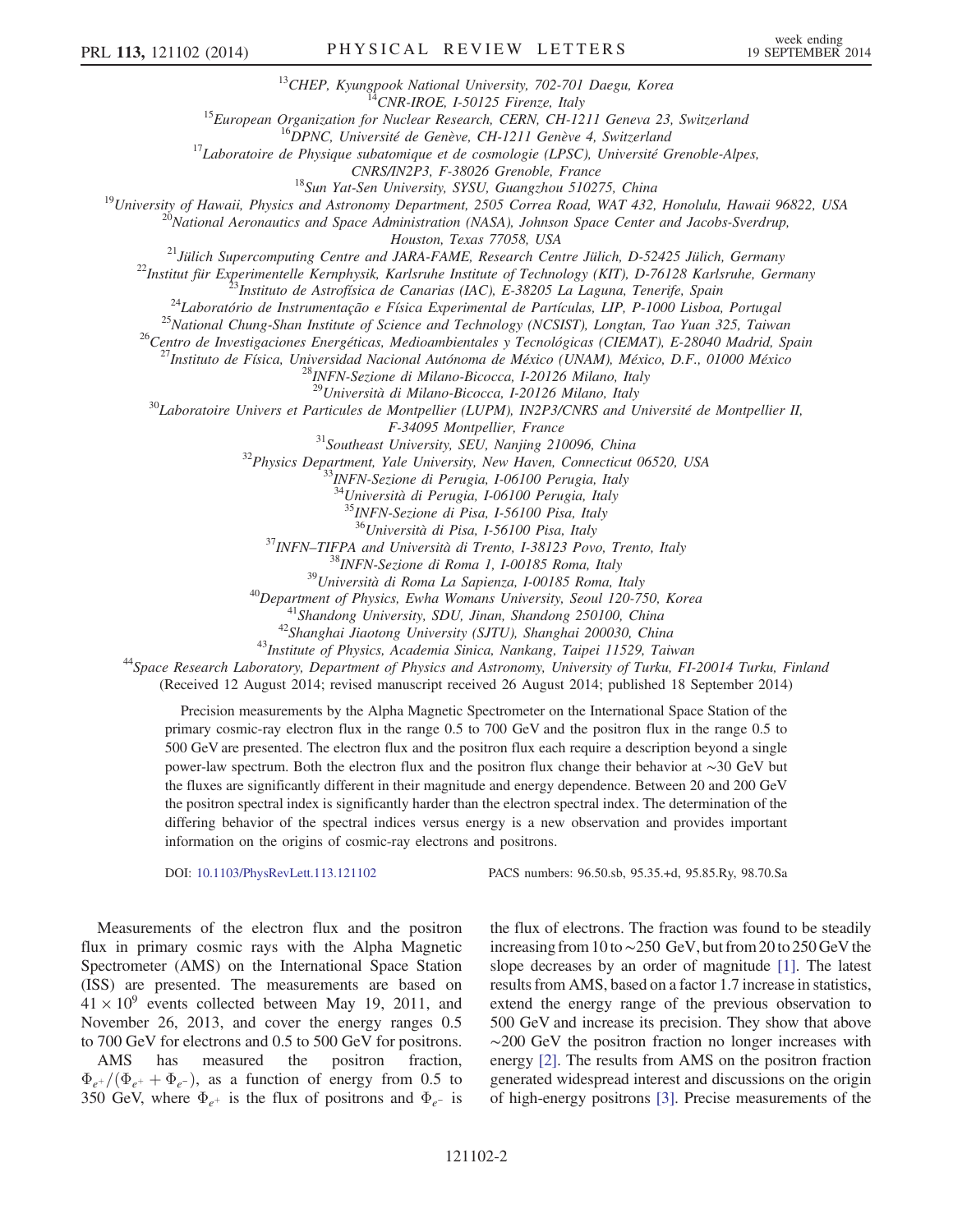individual electron and positron fluxes as a function of energy provide insight into the origin of cosmic rays.

AMS detector.—The AMS detector [\[1,4\]](#page-9-12) consists of a permanent magnet, nine planes of precision silicon tracker, a transition radiation detector (TRD), four planes of time-of-flight (TOF) counters, an array of anticoincidence counters, a ring imaging Čerenkov detector, and an electromagnetic calorimeter (ECAL). AMS operates continuously on the ISS and is monitored and controlled around the clock from the ground. The timing, location, and attitude are determined by a combination of GPS units affixed to AMS and to the ISS.

The tracker accurately determines the trajectory, momentum  $p$ , charge  $|Z|$ , and charge sign of cosmic rays by multiple measurements of the coordinates and energy loss. The coordinate resolution of each plane is measured to be better than 10  $\mu$ m in the bending direction and the charge resolution is  $\Delta Z \approx 0.06$  for  $|Z| = 1$  particles. The maximum detectable rigidity ( $|p/Z|$ ) of the tracker is 2 TV over a lever arm of 3 m.

To differentiate between  $e^{\pm}$  and protons in the TRD, this analysis uses a TRD likelihood formed from the product of the log-likelihood probabilities of the  $e^{\pm}$  hypothesis from the signals of the 20 layers of proportional tubes.

Signals from the 17 radiation length ECAL are scaled to provide the incoming (top of AMS) energy  $E$  of electrons and positrons. In the beam tests of the AMS detector, the energy resolution has been measured to detector, the energy resolution has been measured to<br>be  $\sigma(E)/E = \sqrt{(0.104)^2/E + (0.014)^2}$  (*E* in GeV). The three-dimensional shower shape is described by an ECAL estimator based on a boosted decision tree algorithm [\[5\]](#page-9-15), and this is used to separate  $e^{\pm}$  from protons independently from the TRD.

The entire detector has been extensively calibrated in a test beam at CERN with  $e^+$  and  $e^-$  from 10 to 290 GeV/c, with protons at 180 and 400 GeV/c, and with  $\pi^{\pm}$  from 10 to 180 GeV/ $c$ , which produce transition radiation equivalent to protons up to 1.2 TeV/c. Measurements with 18 different energies and particles at 2000 positions were performed. A Monte Carlo program based on the GEANT 4.9.4 package [\[6\]](#page-9-16) is used to simulate physics processes and signals in the detector. The detector performance is steady over time.

<span id="page-4-0"></span>Data analysis.—The isotropic fluxes of cosmic-ray electrons and positrons in the energy bin E of width  $\Delta E$ are given by

$$
\Phi_{e^{\pm}}(E) = \frac{N_{e^{\pm}}(E)}{A_{\rm eff}(E)\epsilon_{\rm trig}(E)T(E)\Delta E}, \eqno(1)
$$

where  $N_{e^-}$  is the number of electrons,  $N_{e^+}$  is the number of positrons,  $A_{\text{eff}}$  is the effective acceptance,  $\epsilon_{\text{trig}}$  is the trigger efficiency, and  $T$  is the exposure time. The effective acceptance is defined as

$$
A_{\rm eff} = A_{\rm geom} \epsilon_{\rm sel} \epsilon_{\rm id} (1 + \delta), \tag{2}
$$

where  $A_{\text{geom}}$  is the geometric acceptance,  $\epsilon_{\text{sel}}$  is the selection efficiency,  $\epsilon_{id}$  is the identification efficiency for electrons or positrons, and  $\delta$  is a minor correction described below.

The geometric acceptance for this analysis is  $A_{\text{geom}} \approx 550 \text{ cm}^2 \text{ sr}$ . The product  $A_{\text{geom}} \epsilon_{\text{sel}} \epsilon_{\text{id}}$  is determined from Monte Carlo simulation.

The trigger efficiency  $\epsilon_{\text{trig}}$  is determined from data. The data acquisition system is triggered by the coincidence of all four TOF planes. AMS also records unbiased triggers that require a coincidence of any three out of the four TOF planes to measure  $\epsilon_{\text{trig}}$ . It is found to be 100% above 3 GeV decreasing to 75% at 1 GeV.

The exposure time as a function of energy  $T(E)$  is determined by counting the live time weighted number of seconds at each location where the geomagnetic cutoff requirement, see below, is satisfied.  $T(E)$  does not include the time during TRD gas refills, time spent in the South Atlantic Anomaly, and time when the AMS  $z$  axis was more than 40° from the local zenith due to ISS operations. The exposure time for this analysis at 5 GeV is  $1.4 \times 10^7$  s, at 10 GeV it is  $3.2 \times 10^7$  s, and above 30 GeV it is constant at  $6.1 \times 10^{7}$  s.

The absolute energy scale is verified by using minimum ionizing particles and the ratio  $E/p$ . These results are compared with the test beam values where the beam energy is known to high precision. This comparison limits the uncertainty of the absolute energy scale to 2% in the range covered by the beam test results, 10–290 GeV. Below 10 GeV it increases to 5% at 0.5 GeVand above 290 GeV to 4% at 700 GeV. This is treated as an uncertainty of the bin boundaries. The bin widths  $\Delta E$  are chosen to be at least 2 times the energy resolution to minimize migration effects. The bin-to-bin migration error is ∼1% at 1 GeV; it decreases to 0.2% above 10 GeV. With increasing energy the bin width becomes smoothly wider to ensure adequate statistics in each bin.

Events are selected by requiring the presence of a shower in the ECAL and a reconstructed track in the TRD and in the tracker. To identify downward-going particles of charge  $|Z| = 1$ , cuts are applied on the velocity measured by the TOF and on the charge reconstructed by the tracker, the upper TOF planes, and the TRD. To reject positrons and electrons produced by the interaction of primary cosmic rays with the atmosphere, the minimum energy within the bin is required to exceed 1.2 times the Størmer cutoff [\[7\]](#page-9-17) for either a positron or an electron at the geomagnetic location where the particle was detected and at any angle within the acceptance. The selection efficiency  $\epsilon_{\rm sel}$  is determined from the Monte Carlo simulation and found to be a smooth function of energy with a value of ∼70% at 100 GeV.

The identification of the  $e^-$  and  $e^+$  signal requires rejection of the proton background. Cuts are applied on the  $E/p$  matching and the reconstructed depth of the shower maximum. This makes the negatively charged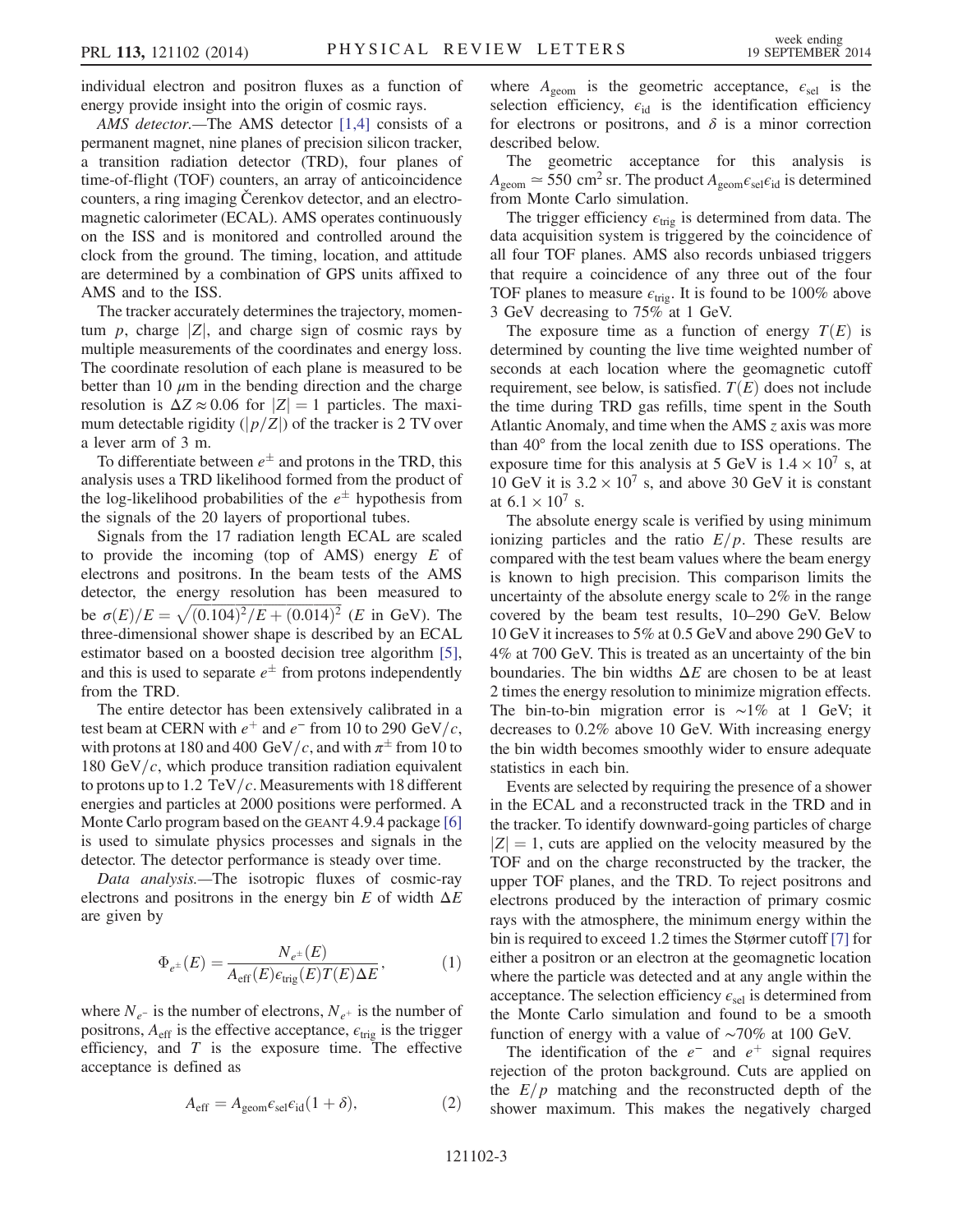sample, as determined by the rigidity, a sample of pure electrons. A cut on the ECAL estimator is applied to further reduce the proton background in the positive rigidity sample after which the numbers of positrons and protons are comparable at all energies. The identification efficiency  $\epsilon_{\rm id}$  is defined using the Monte Carlo simulation as the efficiency for electrons to pass these three cuts. It is identical for both electrons and positrons.

In order to determine the correction  $\delta$ , a negative rigidity sample is selected for every cut using information from the detectors unrelated to that cut. The effects of the cut are compared between data and Monte Carlo simulation. This correction is found to be a smooth, slowly falling function of energy. It is  $-2\%$  at 10 GeV and  $-6\%$  at 700 GeV. The selection cut values and the identification cut values are chosen to maximize the measurement accuracy of the separate fluxes.

In each energy bin, a two-step fit procedure is performed to determine  $N_{e^+}$  and  $N_{e^-}$ . First, a template fit is used to find the number of electrons plus positrons reconstructed with a positive charge sign  $N^+$  and the number of electrons plus positrons reconstructed with a negative charge sign N<sup>−</sup>. The TRD templates, that is, the shapes of the TRD likelihood distributions for signal and background, are determined from data by selecting clean samples of electrons and protons using the ECAL estimator and the charge sign measured by the tracker. The TRD templates for electrons and positrons are identical. They are found to be independent of energy above 10 GeV. A maximum-likelihood fit of the resulting TRD templates to the data yields  $N^+$ ,  $N^-$ , and the number of protons in the bin.

Second,  $N^+$  and  $N^-$  are corrected for charge confusion. Charge confusion occurs when an electron is reconstructed as a positron and vice versa. There are two main sources of charge confusion. The first is related to the finite resolution of the tracker and multiple scattering. The second is related to the production of secondary tracks along the trajectory of the primary  $e^{\pm}$ . Charge confusion is determined using a dedicated estimator derived with a boosted decision tree technique which combines all the information from the tracker such as the track  $\chi^2$ , the rigidity reconstructed using different sets of tracker layers, and the number of hits in the vicinity of the track. In each energy bin, two tracker templates are defined, one for particles with correctly reconstructed charge sign and another for particles with wrongly reconstructed charge sign. The former is defined using the negative rigidity data sample. The latter is based on the Monte Carlo simulation. These tracker templates are fit to data, bin by bin, to obtain the amount of charge confusion resulting in the determination of  $N_{e^+}$  and  $N_{e^-}$ .

In total,  $9.23 \times 10^6$  events are identified as electrons and  $0.58 \times 10^6$  as positrons. These numbers are slightly less than the numbers in our positron fraction publication [\[2\]](#page-9-13) due to tighter selection criteria (such as on the exposure time) used to minimize the uncertainty of the separate flux measurements.

The systematic error associated with the uncertainty of the TRD template shapes for the signal and the background is due to the finite accuracy of the TRD alignment and calibration as well as to the statistics of the data samples used to construct the templates. This is the leading contribution to the total systematic error above 300 GeV.

The amount of charge confusion is well reproduced by the Monte Carlo simulation and a systematic uncertainty takes into account the small differences between data and the Monte Carlo simulation. This uncertainty is only significant for  $N_{e^+}$  in the highest energy bin.

The systematic error on the effective acceptance is given by the uncertainties on  $\delta$ . For every cut, this uncertainty is derived from the comparison between data and the Monte Carlo simulation. This includes an overall scaling uncertainty of 2%, which introduces a correlation between energy bins and between the electron and positron fluxes. The acceptance uncertainty is the leading contribution to the systematic error below 300 GeV.

The total systematic error is taken as the quadratic sum of these three contributions and the minute bin-to-bin migration systematic. As an example, in the energy bin from 59.1 to 63.0 GeV, the statistical error on the positron flux is 4.9% and the total systematic error is 2.9% with 0.8% from the TRD templates, 0.4% from charge confusion, 2.8% from the effective acceptance, and 0.2% from bin-to-bin migration.

The complete analysis has been repeated 30 times with different sets of selection and identification cut values. All cuts have been varied in large ranges with the constraint that they lead, in combination, to a similar background rejection. The results of these analyses were found to be consistent. In addition, the time stability of the counting rates of  $N_{e^{\pm}}$  has been studied. At high energies, all the rates are found to be stable, whereas at low energies,  $\leq 10$  GeV, variations with time are observed, as expected from solar modulation. Most importantly, several independent analyses were performed on the same data sample by different study groups. The results of those analyses are consistent with the results presented here.

Results.—The measured positron and electron fluxes are presented in Table [I](#page-6-0) as a function of the energy at the top of AMS. The table also contains a representative value of the energy in the bin  $\tilde{E}$  calculated according to Ref. [\[8\]](#page-9-18) for a flux  $\propto E^{-3}$  and the uncertainty on  $\tilde{E}$ .

The electron and positron fluxes multiplied by  $\tilde{E}^3$  are presented in Fig. [1](#page-8-0) together with the most recent measurements [\[9,10\]](#page-9-19) for comparison. Figure [2](#page-8-1) shows the detailed behavior for both electrons and positrons below 200 GeV together with previous measurements [9–[14\]](#page-9-19) in this energy range. Below ∼10 GeV, the behavior for both electrons and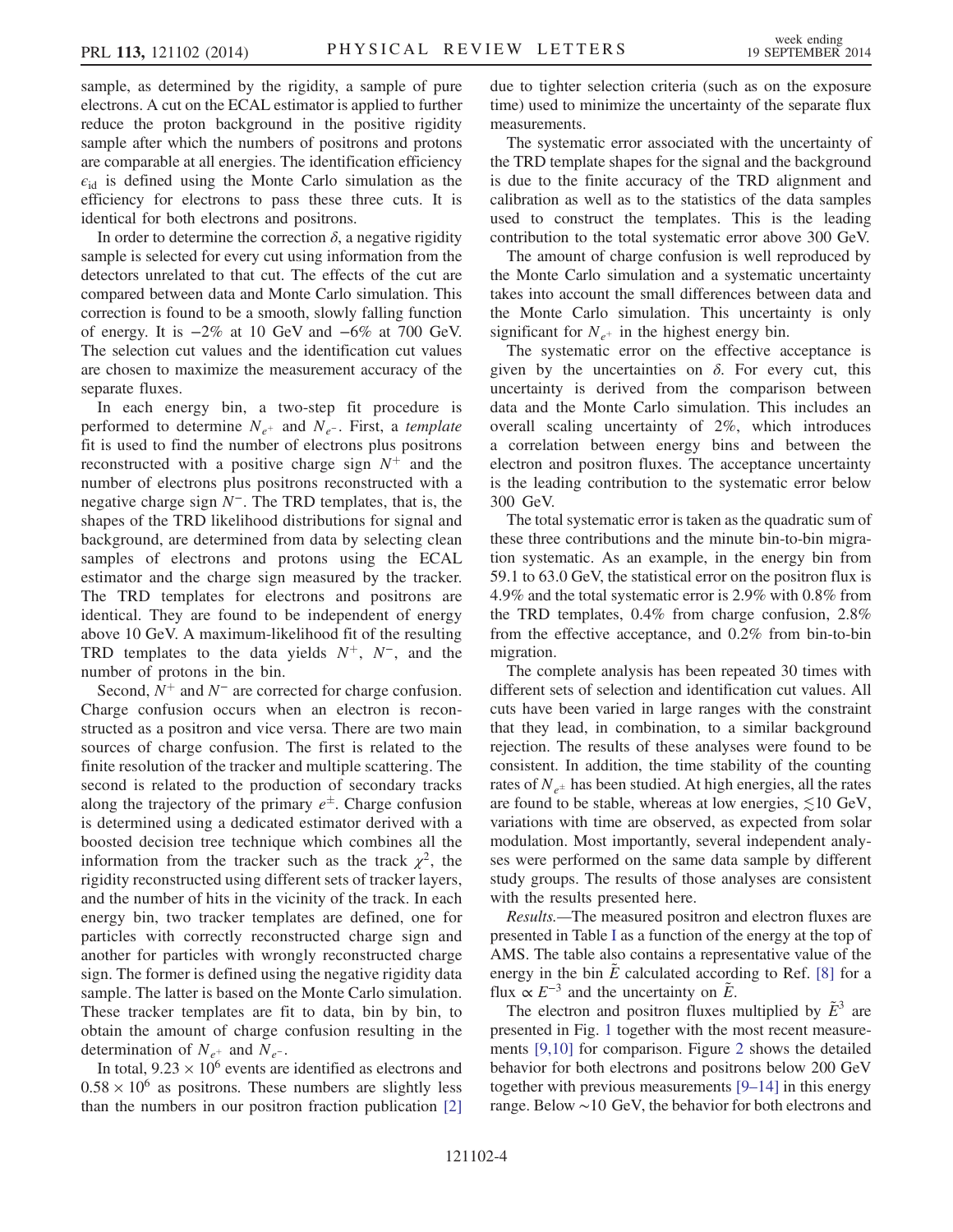<span id="page-6-0"></span>TABLE I. Results for the electron and positron fluxes according to Eq. [\(1\)](#page-4-0) in units of  $[m^2 \text{ sr } \text{GeV}]^{-1}$ .  $\tilde{E}$  is as described in the text with its systematic error derived from the energy scale uncertainty. The bin boundaries and  $\tilde{E}$  are the energies at the top of AMS. The systematic uncertainties include an overall scaling uncertainty of 2%, which introduces a correlation between energy bins and between the electron and positron fluxes.

| Energy (GeV)                   | $\tilde{E}$ (GeV)                | $\Phi_{e^-} \pm \sigma_{\text{stat}} \pm \sigma_{\text{syst}}$                         | $\Phi_{e^+}\pm\sigma_{\rm stat}\pm\sigma_{\rm syst}$                                   |
|--------------------------------|----------------------------------|----------------------------------------------------------------------------------------|----------------------------------------------------------------------------------------|
| $0.50 - 0.65$                  | $0.57 \pm 0.03$                  | $(1.47 \pm 0.03 \pm 0.16) \times 10^{1}$                                               | $(1.31\pm0.20\pm0.23)\times10^{0}$                                                     |
| $0.65 - 0.82$                  | $0.73 \pm 0.03$                  | $(2.43 \pm 0.02 \pm 0.16) \times 10^{1}$                                               | $(2.32 \pm 0.08 \pm 0.27) \times 10^{0}$                                               |
| $0.82 - 1.01$                  | $0.91 \pm 0.04$                  | $(2.08 \pm 0.01 \pm 0.14) \times 10^{1}$                                               | $(1.91 \pm 0.04 \pm 0.15) \times 10^{0}$                                               |
| $1.01 - 1.22$                  | $1.11 \pm 0.05$                  | $(1.83 \pm 0.01 \pm 0.12) \times 10^{1}$                                               | $(1.55 \pm 0.02 \pm 0.10) \times 10^{0}$                                               |
| $1.22 - 1.46$                  | $1.33 \pm 0.05$                  | $(1.64 \pm 0.00 \pm 0.09) \times 10^{1}$                                               | $(1.34 \pm 0.01 \pm 0.08) \times 10^{0}$                                               |
| $1.46 - 1.72$                  | $1.58\pm0.06$                    | $(1.37 \pm 0.00 \pm 0.07) \times 10^{1}$                                               | $(1.06 \pm 0.01 \pm 0.05) \times 10^0$                                                 |
| $1.72 - 2.00$                  | $1.85 \pm 0.07$                  | $(1.11 \pm 0.00 \pm 0.05) \times 10^{1}$                                               | $(8.01 \pm 0.05 \pm 0.38) \times 10^{-1}$                                              |
| $2.00 - 2.31$                  | $2.15 \pm 0.08$                  | $(8.94 \pm 0.01 \pm 0.40) \times 10^{0}$                                               | $(6.19 \pm 0.04 \pm 0.28) \times 10^{-1}$                                              |
| $2.31 - 2.65$                  | $2.47\pm0.08$                    | $(7.10 \pm 0.01 \pm 0.30) \times 10^{0}$                                               | $(4.59 \pm 0.03 \pm 0.19) \times 10^{-1}$                                              |
| $2.65 - 3.00$                  | $2.82 \pm 0.09$                  | $(5.49 \pm 0.01 \pm 0.22) \times 10^{0}$                                               | $(3.43 \pm 0.02 \pm 0.14) \times 10^{-1}$                                              |
| $3.00 - 3.36$                  | $3.17 \pm 0.10$                  | $(4.61 \pm 0.01 \pm 0.17) \times 10^{0}$                                               | $(2.78 \pm 0.02 \pm 0.11) \times 10^{-1}$                                              |
| $3.36 - 3.73$                  | $3.54 \pm 0.11$                  | $(3.62 \pm 0.01 \pm 0.13) \times 10^{0}$                                               | $(2.12 \pm 0.01 \pm 0.08) \times 10^{-1}$                                              |
| $3.73 - 4.12$                  | $3.92 \pm 0.12$                  | $(2.87 \pm 0.00 \pm 0.10) \times 10^{0}$                                               | $(1.64 \pm 0.01 \pm 0.06) \times 10^{-1}$                                              |
| 4.12-4.54                      | $4.32 \pm 0.12$                  | $(2.27 \pm 0.00 \pm 0.08) \times 10^{0}$                                               | $(1.28 \pm 0.01 \pm 0.04) \times 10^{-1}$                                              |
| $4.54 - 5.00$                  | $4.76 \pm 0.13$                  | $(1.80 \pm 0.00 \pm 0.06) \times 10^{0}$                                               | $(9.86 \pm 0.07 \pm 0.32) \times 10^{-2}$                                              |
| $5.00 - 5.49$                  | $5.24 \pm 0.14$                  | $(1.42 \pm 0.00 \pm 0.04) \times 10^{0}$                                               | $(7.76 \pm 0.05 \pm 0.24) \times 10^{-2}$                                              |
| $5.49 - 6.00$                  | $5.74 \pm 0.15$                  | $(1.11 \pm 0.00 \pm 0.03) \times 10^{0}$                                               | $(5.94 \pm 0.04 \pm 0.18) \times 10^{-2}$                                              |
| $6.00 - 6.54$                  | $6.26 \pm 0.15$                  | $(8.80 \pm 0.01 \pm 0.25) \times 10^{-1}$                                              | $(4.69 \pm 0.04 \pm 0.14) \times 10^{-2}$                                              |
| $6.54 - 7.10$                  | $6.81 \pm 0.16$                  | $(6.95 \pm 0.01 \pm 0.20) \times 10^{-1}$                                              | $(3.74 \pm 0.03 \pm 0.11) \times 10^{-2}$                                              |
| $7.10 - 7.69$                  | $7.39 \pm 0.17$                  | $(5.51 \pm 0.01 \pm 0.15) \times 10^{-1}$                                              | $(2.94 \pm 0.02 \pm 0.09) \times 10^{-2}$                                              |
| $7.69 - 8.30$                  | $7.99 \pm 0.18$                  | $(4.36 \pm 0.01 \pm 0.12) \times 10^{-1}$                                              | $(2.34 \pm 0.02 \pm 0.07) \times 10^{-2}$                                              |
| $8.30 - 8.95$                  | $8.62 \pm 0.19$                  | $(3.50 \pm 0.01 \pm 0.10) \times 10^{-1}$                                              | $(1.91 \pm 0.02 \pm 0.05) \times 10^{-2}$                                              |
| $8.95 - 9.62$                  | $9.28 \pm 0.19$                  | $(2.78 \pm 0.01 \pm 0.08) \times 10^{-1}$                                              | $(1.50 \pm 0.02 \pm 0.04) \times 10^{-2}$                                              |
| $9.62 - 10.3$                  | $9.96 \pm 0.20$                  | $(2.24 \pm 0.01 \pm 0.06) \times 10^{-1}$                                              | $(1.25 \pm 0.01 \pm 0.04) \times 10^{-2}$                                              |
| $10.3 - 11.0$                  | $10.7 \pm 0.2$                   | $(1.79 \pm 0.00 \pm 0.04) \times 10^{-1}$                                              | $(1.01 \pm 0.01 \pm 0.03) \times 10^{-2}$                                              |
| $11.0 - 11.8$                  | $11.4 \pm 0.2$                   | $(1.47 \pm 0.00 \pm 0.03) \times 10^{-1}$                                              | $(8.30 \pm 0.10 \pm 0.21) \times 10^{-3}$                                              |
| $11.8 - 12.6$                  | $12.2 \pm 0.2$                   | $(1.19 \pm 0.00 \pm 0.03) \times 10^{-1}$                                              | $(6.81 \pm 0.09 \pm 0.17) \times 10^{-3}$                                              |
| $12.6 - 13.4$                  | $13.0 \pm 0.3$                   | $(9.73 \pm 0.03 \pm 0.23) \times 10^{-2}$                                              | $(5.76 \pm 0.08 \pm 0.14) \times 10^{-3}$                                              |
| $13.4 - 14.2$                  | $13.8 \pm 0.3$                   | $(7.97 \pm 0.03 \pm 0.19) \times 10^{-2}$                                              | $(4.60 \pm 0.07 \pm 0.11) \times 10^{-3}$                                              |
| $14.2 - 15.1$                  | $14.7 \pm 0.3$                   | $(6.56 \pm 0.02 \pm 0.15) \times 10^{-2}$                                              | $(3.84 \pm 0.06 \pm 0.09) \times 10^{-3}$                                              |
| $15.1 - 16.1$                  | $15.6 \pm 0.3$                   | $(5.39 \pm 0.02 \pm 0.13) \times 10^{-2}$                                              | $(3.33 \pm 0.05 \pm 0.08) \times 10^{-3}$                                              |
| $16.1 - 17.0$                  | $16.5 \pm 0.3$                   | $(4.48 \pm 0.02 \pm 0.11) \times 10^{-2}$                                              | $(2.81 \pm 0.05 \pm 0.07) \times 10^{-3}$                                              |
| $17.0 - 18.0$                  | $17.5 \pm 0.3$                   | $(3.71 \pm 0.02 \pm 0.09) \times 10^{-2}$                                              | $(2.37 \pm 0.04 \pm 0.06) \times 10^{-3}$                                              |
| $18.0 - 19.0$                  | $18.5 \pm 0.4$                   | $(3.10 \pm 0.01 \pm 0.07) \times 10^{-2}$                                              | $(2.01 \pm 0.04 \pm 0.05) \times 10^{-3}$                                              |
| $19.0 - 20.0$                  | $19.5 \pm 0.4$                   | $(2.59 \pm 0.01 \pm 0.06) \times 10^{-2}$                                              | $(1.74 \pm 0.03 \pm 0.04) \times 10^{-3}$                                              |
| $20.0 - 21.1$                  | $20.6 \pm 0.4$                   | $(2.17 \pm 0.01 \pm 0.05) \times 10^{-2}$                                              | $(1.44 \pm 0.03 \pm 0.04) \times 10^{-3}$                                              |
| $21.1 - 22.2$<br>$22.2 - 23.4$ | $21.7 \pm 0.4$                   | $(1.82 \pm 0.01 \pm 0.04) \times 10^{-2}$<br>$(1.56 \pm 0.01 \pm 0.04) \times 10^{-2}$ | $(1.22 \pm 0.03 \pm 0.03) \times 10^{-3}$<br>$(1.05 \pm 0.02 \pm 0.03) \times 10^{-3}$ |
| $23.4 - 24.6$                  | $22.8 \pm 0.5$<br>$24.0 \pm 0.5$ | $(1.31 \pm 0.01 \pm 0.03) \times 10^{-2}$                                              | $(9.33 \pm 0.22 \pm 0.23) \times 10^{-4}$                                              |
| $24.6 - 25.9$                  | $25.2 \pm 0.5$                   | $(1.11 \pm 0.01 \pm 0.03) \times 10^{-2}$                                              | $(7.88 \pm 0.19 \pm 0.20) \times 10^{-4}$                                              |
| $25.9 - 27.2$                  | $26.6 \pm 0.5$                   | $(9.42 \pm 0.06 \pm 0.23) \times 10^{-3}$                                              | $(6.63 \pm 0.17 \pm 0.17) \times 10^{-4}$                                              |
| $27.2 - 28.7$                  | $28.0 \pm 0.6$                   | $(7.94 \pm 0.05 \pm 0.20) \times 10^{-3}$                                              | $(5.94 \pm 0.16 \pm 0.15) \times 10^{-4}$                                              |
| $28.7 - 30.2$                  | $29.4 \pm 0.6$                   | $(6.74 \pm 0.05 \pm 0.17) \times 10^{-3}$                                              | $(5.20 \pm 0.14 \pm 0.13) \times 10^{-4}$                                              |
| $30.2 - 31.8$                  | $31.0 \pm 0.6$                   | $(5.62 \pm 0.04 \pm 0.14) \times 10^{-3}$                                              | $(4.33 \pm 0.12 \pm 0.11) \times 10^{-4}$                                              |
| $31.8 - 33.5$                  | $32.7 \pm 0.7$                   | $(4.73 \pm 0.04 \pm 0.12) \times 10^{-3}$                                              | $(3.76 \pm 0.11 \pm 0.10) \times 10^{-4}$                                              |
| $33.5 - 35.4$                  | $34.4 \pm 0.7$                   | $(3.92 \pm 0.03 \pm 0.10) \times 10^{-3}$                                              | $(3.20 \pm 0.10 \pm 0.08) \times 10^{-4}$                                              |
| 35.4–37.3                      | $36.3 \pm 0.7$                   | $(3.37 \pm 0.03 \pm 0.09) \times 10^{-3}$                                              | $(2.69 \pm 0.09 \pm 0.07) \times 10^{-4}$                                              |
| $37.3 - 39.4$                  | $38.3 \pm 0.8$                   | $(2.83 \pm 0.03 \pm 0.07) \times 10^{-3}$                                              | $(2.43 \pm 0.08 \pm 0.07) \times 10^{-4}$                                              |
| 39.4 - 41.6                    | $40.5 \pm 0.8$                   | $(2.34 \pm 0.02 \pm 0.06) \times 10^{-3}$                                              | $(2.11 \pm 0.07 \pm 0.06) \times 10^{-4}$                                              |
| $41.6 - 44.0$                  | $42.8 \pm 0.9$                   | $(2.01 \pm 0.02 \pm 0.05) \times 10^{-3}$                                              | $(1.70 \pm 0.06 \pm 0.05) \times 10^{-4}$                                              |
| $44.0 - 46.6$                  | $45.3 \pm 0.9$                   | $(1.63 \pm 0.02 \pm 0.04) \times 10^{-3}$                                              | $(1.56 \pm 0.06 \pm 0.04) \times 10^{-4}$                                              |
| 46.6–49.3                      | $47.9 \pm 1.0$                   | $(1.38 \pm 0.02 \pm 0.04) \times 10^{-3}$                                              | $(1.22 \pm 0.05 \pm 0.03) \times 10^{-4}$                                              |
| $49.3 - 52.3$                  | $50.8 \pm 1.0$                   | $(1.14 \pm 0.01 \pm 0.03) \times 10^{-3}$                                              | $(1.08 \pm 0.05 \pm 0.03) \times 10^{-4}$                                              |

(Table continued)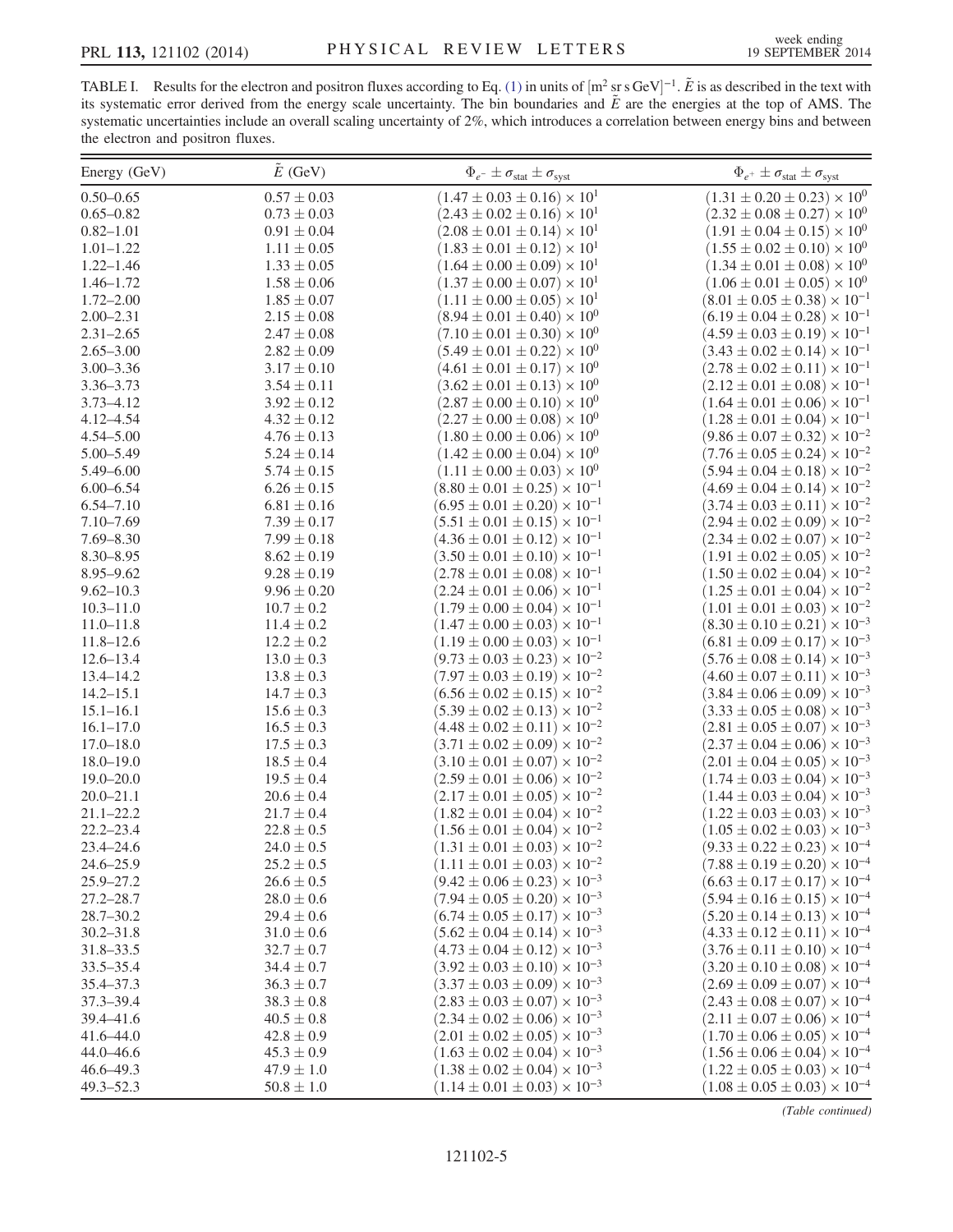TABLE I. (Continued)

| Energy (GeV)  | $E$ (GeV)      | $\Phi_{e^-} \pm \sigma_{\text{stat}} \pm \sigma_{\text{syst}}$ | $\Phi_{e^+} \pm \sigma_{\text{stat}} \pm \sigma_{\text{syst}}$ |
|---------------|----------------|----------------------------------------------------------------|----------------------------------------------------------------|
| $52.3 - 55.6$ | $53.9 \pm 1.1$ | $(9.35 \pm 0.12 \pm 0.26) \times 10^{-4}$                      | $(9.37 \pm 0.42 \pm 0.27) \times 10^{-5}$                      |
| 55.6–59.1     | $57.3 \pm 1.1$ | $(7.61 \pm 0.10 \pm 0.21) \times 10^{-4}$                      | $(7.55 \pm 0.36 \pm 0.22) \times 10^{-5}$                      |
| $59.1 - 63.0$ | $61.0 \pm 1.2$ | $(6.32 \pm 0.09 \pm 0.18) \times 10^{-4}$                      | $(6.53 \pm 0.32 \pm 0.19) \times 10^{-5}$                      |
| $63.0 - 67.3$ | $65.1 \pm 1.3$ | $(5.05 \pm 0.08 \pm 0.14) \times 10^{-4}$                      | $(5.41 \pm 0.28 \pm 0.16) \times 10^{-5}$                      |
| $67.3 - 72.0$ | $69.6 \pm 1.4$ | $(3.92 \pm 0.07 \pm 0.11) \times 10^{-4}$                      | $(4.78 \pm 0.25 \pm 0.14) \times 10^{-5}$                      |
| $72.0 - 77.4$ | $74.6 \pm 1.5$ | $(3.26 \pm 0.06 \pm 0.10) \times 10^{-4}$                      | $(3.89 \pm 0.21 \pm 0.12) \times 10^{-5}$                      |
| 77.4–83.4     | $80.3 \pm 1.6$ | $(2.54 \pm 0.05 \pm 0.08) \times 10^{-4}$                      | $(2.88 \pm 0.17 \pm 0.09) \times 10^{-5}$                      |
| 83.4-90.2     | $86.7 \pm 1.7$ | $(2.03 \pm 0.04 \pm 0.06) \times 10^{-4}$                      | $(2.76 \pm 0.16 \pm 0.09) \times 10^{-5}$                      |
| $90.2 - 98.1$ | $94.0 \pm 1.9$ | $(1.56 \pm 0.03 \pm 0.05) \times 10^{-4}$                      | $(2.08 \pm 0.13 \pm 0.07) \times 10^{-5}$                      |
| $98.1 - 107$  | $103 \pm 2$    | $(1.23 \pm 0.03 \pm 0.04) \times 10^{-4}$                      | $(1.53 \pm 0.10 \pm 0.06) \times 10^{-5}$                      |
| $107 - 118$   | $113 \pm 2$    | $(9.02 \pm 0.21 \pm 0.31) \times 10^{-5}$                      | $(1.15 \pm 0.08 \pm 0.04) \times 10^{-5}$                      |
| $118 - 132$   | $125 \pm 3$    | $(6.59 \pm 0.16 \pm 0.23) \times 10^{-5}$                      | $(8.56 \pm 0.66 \pm 0.33) \times 10^{-6}$                      |
| $132 - 149$   | $140 \pm 3$    | $(4.32 \pm 0.12 \pm 0.16) \times 10^{-5}$                      | $(6.21 \pm 0.53 \pm 0.25) \times 10^{-6}$                      |
| $149 - 170$   | $159 \pm 3$    | $(3.02 \pm 0.09 \pm 0.11) \times 10^{-5}$                      | $(5.23 \pm 0.45 \pm 0.22) \times 10^{-6}$                      |
| $170 - 198$   | $183 \pm 4$    | $(1.93 \pm 0.07 \pm 0.07) \times 10^{-5}$                      | $(3.19 \pm 0.32 \pm 0.14) \times 10^{-6}$                      |
| 198-237       | $216 \pm 4$    | $(1.11 \pm 0.04 \pm 0.05) \times 10^{-5}$                      | $(2.08 \pm 0.23 \pm 0.10) \times 10^{-6}$                      |
| $237 - 290$   | $262 \pm 5$    | $(6.64 \pm 0.31 \pm 0.31) \times 10^{-6}$                      | $(1.21 \pm 0.17 \pm 0.07) \times 10^{-6}$                      |
| 290-370       | $327 \pm 7$    | $(3.15 \pm 0.19 \pm 0.19) \times 10^{-6}$                      | $(6.17 \pm 1.20 \pm 0.38) \times 10^{-7}$                      |
| 370-500       | $429 \pm 13$   | $(1.21 \pm 0.10 \pm 0.09) \times 10^{-6}$                      | $(2.47 \pm 0.73 \pm 0.22) \times 10^{-7}$                      |
| 500-700       | $589 \pm 22$   | $(4.53 \pm 0.64 \pm 0.70) \times 10^{-7}$                      |                                                                |

positrons is affected by solar modulation as seen in our data by variations of the fluxes over this data-taking interval. However, above ∼20 GeV the effects of solar modulation are insignificant within the current experimental accuracy. The data show that above ∼20 GeV and up to 200 GeV the electron flux decreases more rapidly with energy than the positron flux, that is, the electron flux is softer than the positron flux. This is not consistent with only the secondary production of positrons [\[15\]](#page-10-0).

As seen in Figs. [1](#page-8-0) and [2,](#page-8-1) neither the electron flux nor the positron flux can be described by single power laws  $(\propto E^{\gamma})$  over the entire range. To estimate a lower energy limit above which a single power law describes the positron flux, we use energy intervals with starting energies from 0.5 GeV and increasing bin by bin. The ending energy for all intervals is fixed at 500 GeV. Each interval is split into two sections with a boundary between the starting energy and 500 GeV. Each of the two sections is fit with a single power law and we obtain two spectral indices. The lowest starting energy of the interval that gives consistent spectral indices at the 90% C.L. for any boundary defines the lower limit. This yields 27.2 GeV for positrons. Similarly, starting from 0.5 GeVand ending at 700 GeV yields a lower limit of 52.3 GeV for electrons.

To quantitatively examine the energy dependence of the fluxes in a model-independent way, each of them is fit with a spectral index  $\gamma_{e^{\pm}}$  as

$$
\Phi_{e^{\pm}}(E) = C_{e^{\pm}} E^{\gamma_{e^{\pm}}} \quad \text{or} \quad \gamma_{e^{\pm}} = d[\log(\Phi_{e^{\pm}})]/d[\log(E)] \tag{3}
$$

(*E* in GeV and  $C_{e^{\pm}}$  are normalizations) over a sliding energy window, where the width of the window varies with energy to have sufficient sensitivity to determine the spectral index. The resulting energy dependencies of the fitted spectral indices are shown in Fig. [3,](#page-8-2) where the shading indicates the correlation between neighboring points due to the sliding energy window. The steep softening of the spectral indices below 10 GeV is due to solar modulation. Above 20 GeV, that is, above the effects of solar modulation, the spectral indices for positrons and electrons are significantly different. From 20 to 200 GeV,  $\gamma_{e^+}$  is significantly harder than  $\gamma_{e^-}$ . This demonstrates that the increase with energy observed in the positron fraction is due to the hardening of positron spectrum and not to the softening of the electron spectrum above 10 GeV.

Figure [3](#page-8-2) indicates the possible existence of structures in  $\gamma_{e^+}$  and  $\gamma_{e^-}$ . Explicitly, single power-law fits over different energy ranges show that  $\gamma_{e^+}$  hardens from  $-2.97 \pm 0.03$ (fit over 15.1–31.8 GeV) to  $-2.75 \pm 0.05$  (fit over 49.3– 198 GeV). Correspondingly,  $\gamma_{e^-}$  hardens from  $-3.28 \pm 0.003$ 0.03 (fit over 19.0–31.8 GeV) to  $-3.15 \pm 0.04$  (fit over 83.4–290 GeV) and then levels off. Note that the quoted values of the spectral indices correspond to fits from nonoverlapping ranges and are not correlated. Above ~200 GeV,  $\gamma_{e^+}$  exhibits a tendency to soften with energy. This is consistent with our observation in Ref. [\[2\]](#page-9-13) that above ∼200 GeV the positron fraction is no longer increasing with energy.

These measurements of the electron flux and positron flux make possible the accurate comparison with various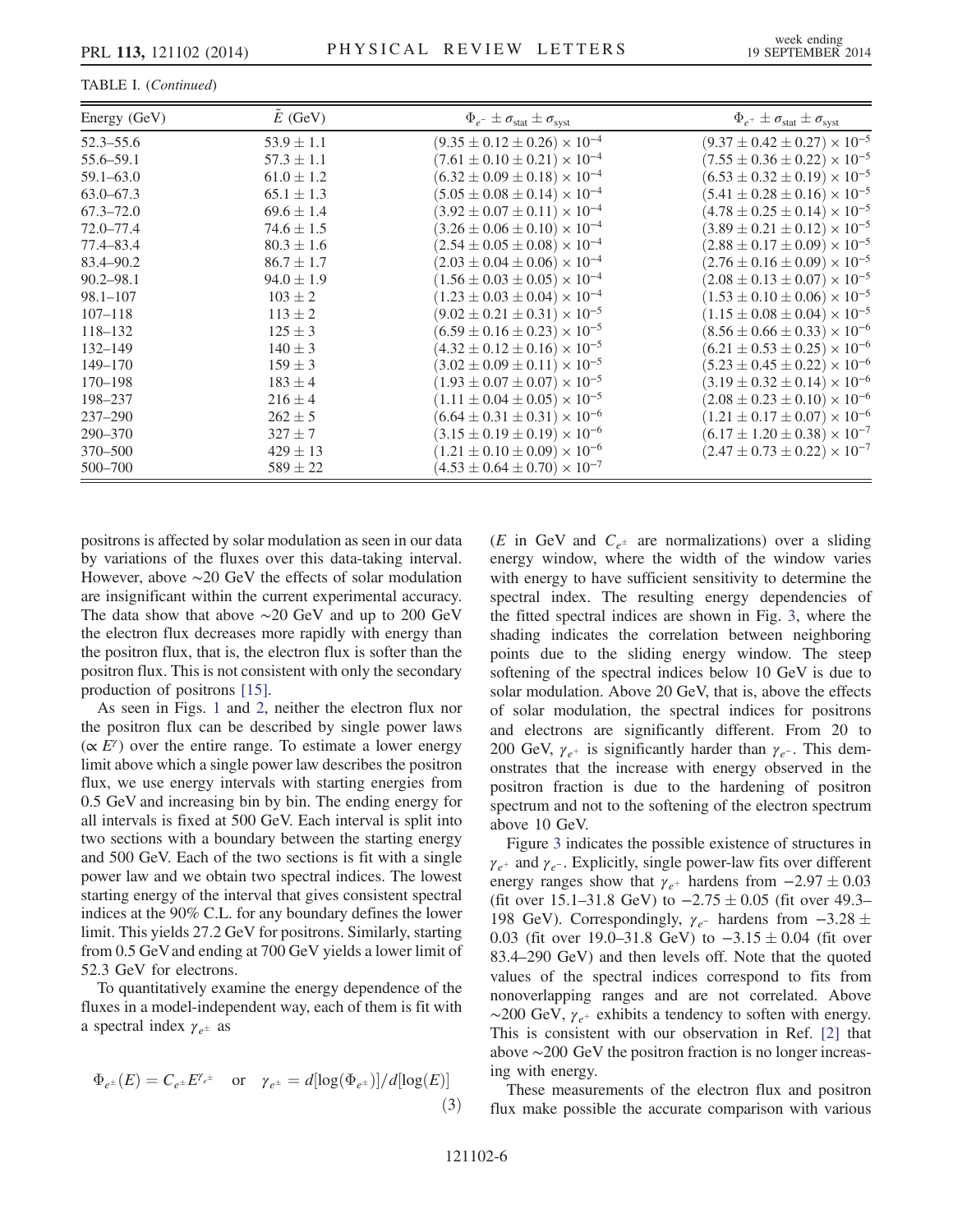<span id="page-8-0"></span>

FIG. 1 (color). The AMS (a) electron and (b) positron fluxes, multiplied by  $\tilde{E}^3$ . Statistical and systematic uncertainties of the AMS results have been added in quadrature. Also shown are the most recent measurements from PAMELA [\[9\]](#page-9-19) and Fermi-LAT [\[10\].](#page-9-20)

astrophysical models including the minimal model discussed in Refs. [\[1,2\].](#page-9-12) This will be presented in a separate publication.

The differing behavior of the spectral indices versus energy indicates that high-energy positrons have a different origin from that of electrons. The underlying mechanism of this behavior can only be ascertained by continuing to collect data up to the TeV region (currently, the largest uncertainties above ∼200 GeV are the statistical errors) and by measuring the antiproton to proton ratio to high energies. These are among the main goals of AMS.

In conclusion, the electron flux and the positron flux each require a description beyond a single power-law spectrum. Both the electron flux and the positron flux change their behavior at ∼30 GeV, but the fluxes are significantly different in their magnitude and energy dependence. Between 20 and 200 GeV, the positron spectral index is significantly harder than the electron spectral index. These precise measurements show that the rise in the positron fraction is due to the hardening of the positron spectrum and not to the softening of the electron spectrum above 10 GeV. The determination

<span id="page-8-1"></span>

FIG. 2 (color). Detailed AMS (a) electron and (b) positron fluxes, multiplied by  $\tilde{E}^3$ , up to 200 GeV, with earlier measurements by PAMELA [\[9\]](#page-9-19), Fermi-LAT [\[10\]](#page-9-20), MASS [\[11\],](#page-9-21) CAPRICE [\[12\],](#page-10-1) AMS-01 [\[13\]](#page-10-2), and HEAT [\[14\]](#page-10-3).

of the differing behavior of the spectral indices versus energy is a new observation and provides important information on the origins of cosmic-ray electrons and positrons.

<span id="page-8-2"></span>

FIG. 3 (color). The spectral indices of the electron flux  $\gamma_{e^-}$  and of the positron flux  $\gamma_{e^+}$  as a function of energy. The shaded regions indicate the 68% C.L. intervals including the correlation between neighboring points due to the sliding energy window.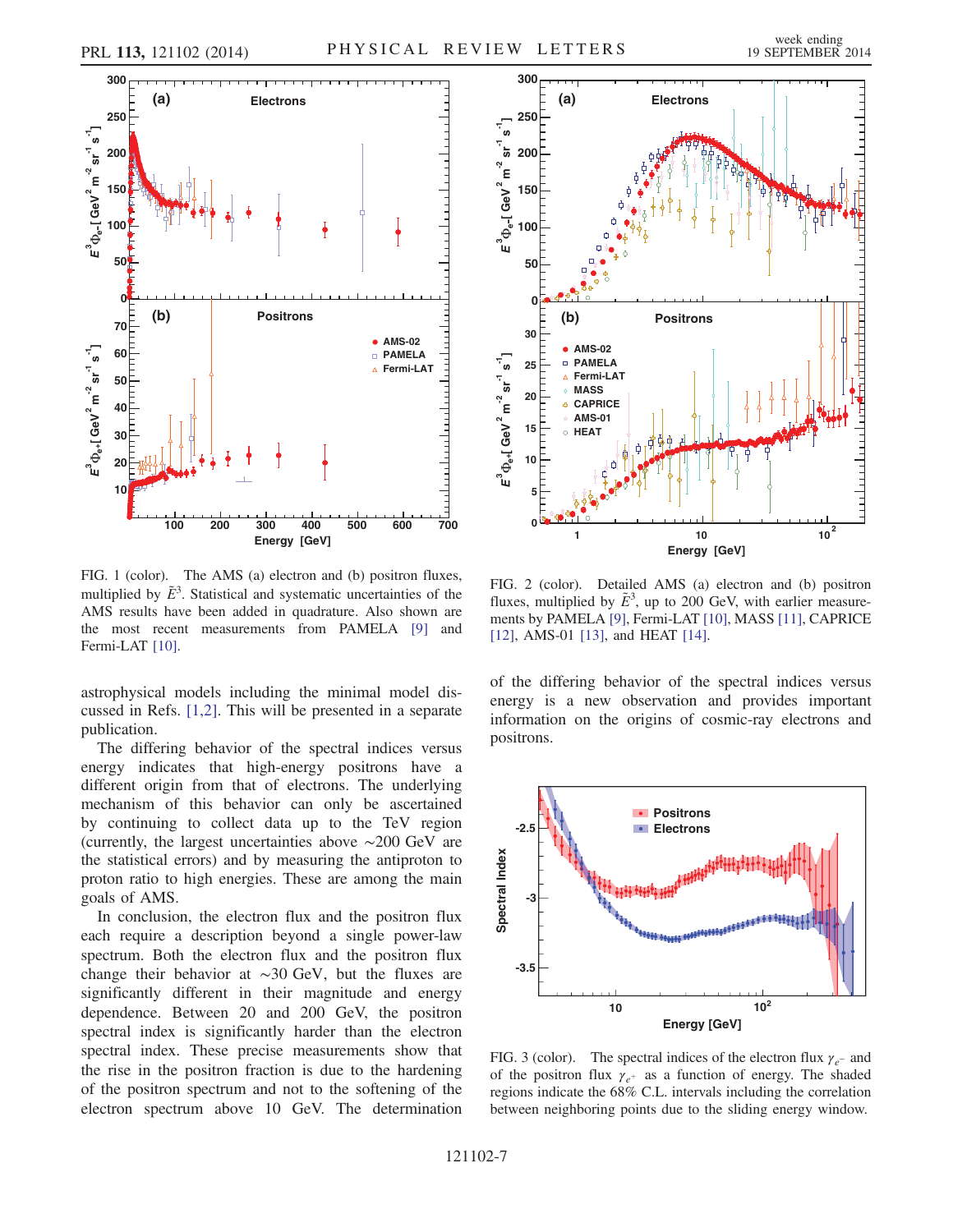We thank former NASA Administrator Daniel S. Goldin for his dedication to the legacy of the ISS as a scientific laboratory and his decision for NASA to fly AMS as a DOE payload. We also acknowledge the support of the NASA leadership including Charles Bolden and William Gerstenmeier. We are grateful for the support of Jim Siegrist and Michael Salamon of the DOE. We also acknowledge the continuous support from MIT and its School of Science, Michael Sipser, Marc Kastner, Ernest Moniz, and Richard Milner. We acknowledge support from CAS, NNSF, MOST, NLAA, and the provincial governments of Shandong, Jiangsu, and Guangdong, China; CNRS, IN2P3, CNES, Enigmass, and the ANR, France; J. Trümper, J. D. Woerner, and DLR, Germany; INFN and ASI, Italy; CIEMAT, CDTI, SEIDI–MINECO, and CPAN, Spain; the Swiss National Science Foundation (SNSF), federal and cantonal authorities, Switzerland; and Academia Sinica and the National Science Council (NSC), former President of Academia Sinica Yuan-Tseh Lee, and former Ministers of NSC, Maw-Kuen Wu and Luo-Chuan Lee, Taiwan. We gratefully acknowledge the strong support from CERN, including Rolf-Dieter Heuer, and ESA. We are grateful for important discussions with Barry Barish, Jonathan Ellis, Neal Lane, Steve Olsen, Álvaro de Rújula, George Smoot, Steven Weinberg, and Frank Wilczek. The strong support of the flight control teams at JSC and MSFC has allowed AMS to operate optimally on the ISS for over three years. The work of J. Bazo, F. Nozzoli, and C. Pizzolotto was carried out at the ASI Science Data Center (ASDC) in the framework of ASI-INFN Agreement No. C/ 011/11/1. M. Vecchi is supported by the Centre national d'études spatiales, CNES. Work at Aachen University is supported by the Deutsches Zentrum für Luft- und Raumfahrt, DLR, and computing resources from JARA-HPC under Project No. JARA0052. Work at METU is supported by the Turkish Atomic Energy Authority, TAEK. Work at IHEP is supported by the National Natural Science Foundation of China. Work at INFN-Sezione di Bologna, INFN-Sezione di Milano, INFN-Sezione di Perugia, INFN-Sezione di Pisa, INFN—TIFPA, and Universit'a di Trento, INFN-Sezione di Roma is supported by the Italian Space Agency, ASI, Contract No. ASI-INFN I/002/13/0. Both NCU and the Institute of Physics, Academia Sinica, are supported by the Ministry of Science and Technology. Work at CHEP, Kyungpook National University is supported by Grants No. NRF-2009-0080142 and No. NRF-2012- 010226. We acknowledge computing resources from JARA-HPC under Project No. JARA0052. Institut für Experimentelle Kernphysik is supported by the Deutsches Zentrum für Luft- und Raumfahrt, DLR. Work at CIEMAT is also supported by SEIDI and CPAN. Work at UNAM is supported by Consejo Nacional de Ciencia y Tecnología, CONACYT. Work at Ewha Womans University is supported by Grant No. NRF-2013-004883. This work was supported by the China Scholarship Council.

<span id="page-9-2"></span>[\\*](#page-2-0) Deceased.

- <span id="page-9-0"></span>[†](#page-2-1) Current address: ISDC, CH-1290 Versoix, Switzerland.
- <span id="page-9-1"></span>[‡](#page-2-2) Also at ASI, Rome I-00133, Italy.
- <span id="page-9-3"></span>[§](#page-2-3) Also at Xi'an Jiaotong University, XJTU, Xi'an 710049, China.
- <span id="page-9-4"></span>[∥](#page-2-4) at Sun Yat-Sen University, SYSU, Guangzhou 510275, China.
- <span id="page-9-5"></span><sup>1</sup>Current address: European Organization for Nuclear Research, CERN, CH-1211 Geneva 23, Switzerland.
- <span id="page-9-6"></span>Also at Shandong University, SDU, Jinan, Shandong 250100, China.
- <span id="page-9-7"></span>[††](#page-2-6)Also at Harbin Institute of Technology, HIT, Harbin 150001, China.
- <span id="page-9-8"></span>[‡‡](#page-2-7)Also at University of Science and Technology of China, USTC, Hefei, 230026, China.
- <span id="page-9-9"></span>[§§](#page-2-8)Also at Università di Siena, I-53100 Siena, Italy.
- <span id="page-9-10"></span>[∥∥](#page-2-9)Also at Beijing Normal University, BNU, Beijing 100875, China.
- <span id="page-9-11"></span>[¶¶A](#page-2-9)lso at Southeast University, SEU, Nanjing 210096, China.
- <span id="page-9-12"></span>[1] M. Aguilar et al., Phys. Rev. Lett. **110**[, 141102 \(2013\)](http://dx.doi.org/10.1103/PhysRevLett.110.141102).
- <span id="page-9-13"></span>[2] L. Accardo *et al.*, preceding Letter, Phys. Rev. Lett. 113, 121101 (2014).
- <span id="page-9-14"></span>[3] L. Feng, R.-Z. Yang, H.-N. He, T.-K. Dong, Y.-Z. Fan, and J. Chang, [Phys. Lett. B](http://dx.doi.org/10.1016/j.physletb.2013.12.012) 728, 250 (2014); K. Blum, B. Katz, and E. Waxman, Phys. Rev. Lett. 111[, 211101 \(2013\)](http://dx.doi.org/10.1103/PhysRevLett.111.211101); L. Bergström, T. Bringmann, I. Cholis, D. Hooper, and C. Weniger, Phys. Rev. Lett. 111[, 171101 \(2013\);](http://dx.doi.org/10.1103/PhysRevLett.111.171101) I. Cholis and D. Hooper, Phys. Rev. D 88[, 023013 \(2013\)](http://dx.doi.org/10.1103/PhysRevD.88.023013); T. Linden and S. Profumo, [Astrophys. J.](http://dx.doi.org/10.1088/0004-637X/772/1/18) 772, 18 (2013).
- [4] A. Kounine, [Int. J. Mod. Phys. E](http://dx.doi.org/10.1142/S0218301312300056) 21, 1230005 (2012); S. C. C. Ting, in Proceedings of 4th International Conference on Particle and Fundamental Physics in Space (NUPHPB) (unpublished); S. C. Lee, in Proceedings of the 20th International Conference on Supersymmetry and Unification of Fundamental Interactions, Beijing, 2012 (unpublished); M. Aguilar, in Proceedings of the XL International Meeting on Fundamental Physics, Centro de Ciencias de Benasque Pedro Pascual, 2012 (unpublished); S. Schael, in Proceedings of the 10th Symposium on Sources and Detection of Dark Matter and Dark Energy in the Universe, Los Angeles, 2012 (unpublished); B. Bertucci, Proc. Sci., EPS-HEP (2011) 67; M. Incagli, AIP Conf. Proc. 1223, 43 (2009); R. Battiston, [Nucl. Instrum. Methods Phys.](http://dx.doi.org/10.1016/j.nima.2008.01.044) [Res., Sect. A](http://dx.doi.org/10.1016/j.nima.2008.01.044) 588, 227 (2008).
- <span id="page-9-15"></span>[5] B. P. Roe, H.-J. Yang, J. Zhu, Y. Liu, I. Stancu, and G. McGregor, [Nucl. Instrum. Methods Phys. Res., Sect.](http://dx.doi.org/10.1016/j.nima.2004.12.018) A 543[, 577 \(2005\).](http://dx.doi.org/10.1016/j.nima.2004.12.018)
- <span id="page-9-16"></span>[6] J. Allison et al., [IEEE Trans. Nucl. Sci.](http://dx.doi.org/10.1109/TNS.2006.869826) 53, 270 (2006); S. Agostinelli et al., [Nucl. Instrum. Methods Phys. Res.,](http://dx.doi.org/10.1016/S0168-9002(03)01368-8) Sect. A **506**[, 250 \(2003\)](http://dx.doi.org/10.1016/S0168-9002(03)01368-8).
- <span id="page-9-18"></span><span id="page-9-17"></span>[7] C. Størmer, The Polar Aurora (Oxford University Press, London, 1950).
- [8] G.D. Lafferty and T.R. Wyatt, [Nucl. Instrum. Methods](http://dx.doi.org/10.1016/0168-9002(94)01112-5) [Phys. Res., Sect. A](http://dx.doi.org/10.1016/0168-9002(94)01112-5) 355, 541 (1995). We have used Eq. (6) to obtain E with  $E = x_{lw}$ .
- <span id="page-9-20"></span><span id="page-9-19"></span>[9] O. Adriani et al., Phys. Rev. Lett. 111[, 081102 \(2013\)](http://dx.doi.org/10.1103/PhysRevLett.111.081102); O. Adriani et al., Phys. Rev. Lett. 106[, 201101 \(2011\).](http://dx.doi.org/10.1103/PhysRevLett.106.201101)
- <span id="page-9-21"></span>[10] M. Ackermann *et al.*, Phys. Rev. Lett. **108**[, 011103 \(2012\).](http://dx.doi.org/10.1103/PhysRevLett.108.011103)
- [11] C. Grimani et al., [Astron. Astrophys.](http://dx.doi.org/10.1051/0004-6361:20020845) **392**, 287 (2002).